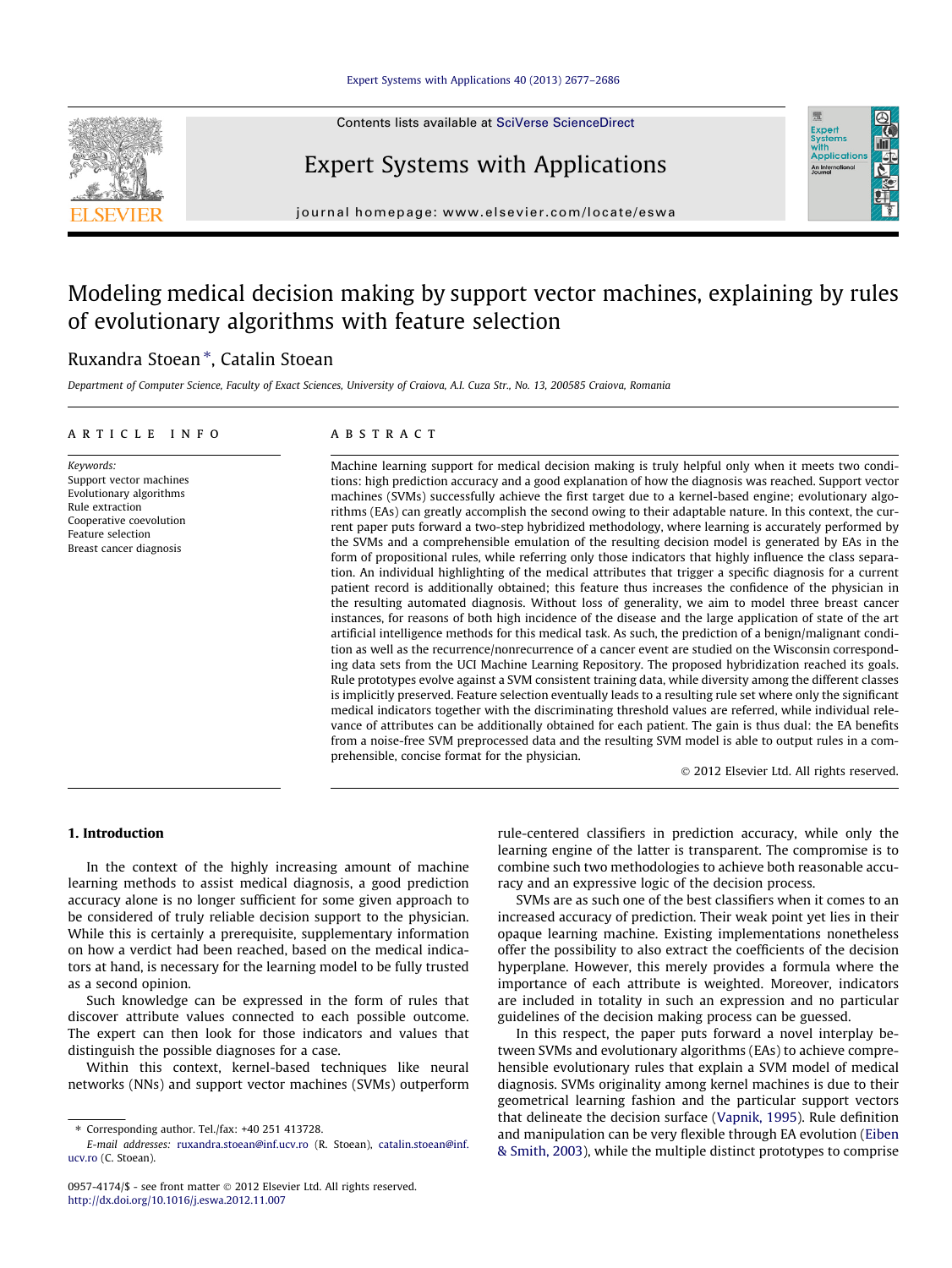the final set can be easily created and maintained through a multimodal treatment, like cooperative coevolution (CC) [\(Potter & De](#page--1-0) [Jong, 2000\)](#page--1-0). What is more, of all the combinations between opaque predictors and rule generators, hybridizations between SVMs and EAs have been the least often explored.

Nevertheless, even with an account of the attribute threshold values that discriminate between the outcomes, it is usual that the medical exams undertaken for an accurate assessment of the illness of a patient generate a large number of attributes. This poses problems both to the classifiers (the curse of dimensionality) and to the human interpretation of the resulting rules. Therefore, the EA within the proposed hybridized approach is endowed with an additional mechanism for feature selection. The SVM part still has to deal with the entirety of indicators, but this theoretically constitutes no problem, as their working is supposed to be independent of the number of features involved in a decision problem [\(Joachims, 1998](#page--1-0)). For the EA classifier, however, this both eases rule generation and induces a dynamic dual evolution between the chosen attributes and their determined thresholds. What is though more important from the practical point of view is that the physician can now concentrate only on those indicators (with given threshold values) that are significant for the respective output, without losing the focus on the redundant or misleading ones.

Finally, a determination of the relevant indicators of the reached diagnosis for a particular patient is obtained taking into account the similarity between the gathered rules and the individual values. This trait answers the practical motivation of building such an automated diagnosis system: that of truly making the physician understand and trust the judgement of the fellow computer when establishing a (sometimes vital) medical diagnosis.

Without losing the generality of the model, the particular medical problem tackled by the present methodology is the diagnosis of breast cancer for reasons of both increased incidence and numerous related machine learning studies on the task. Hence, the potential of an accurate, comprehensible and short explanatory rule set is investigated on three distinct data instances related to this type of cancer.

The paper is structured as follows. The description of the breast cancer instances is made in Section 2. The proposed machine learning approach is detailed in Section [3](#page--1-0): the SVM model and output are outlined in Section [3.2,](#page--1-0) the CC framework and the consequential rule extraction EA engine are presented in Section [3.3,](#page--1-0) the inclusion of the simultaneous feature selection is explained in Section [3.4](#page--1-0) and the methodology of explaining an individual classification, fact of high importance for the medical expert, is included in Section [3.5.](#page--1-0) The experimental task, setup, obtained results and conclusions are discussed in Section [4](#page--1-0), while some final remarks are comprised in Section [5.](#page--1-0)

#### 2. Materials

Breast cancer ranks second in the list of common cancer types, as estimated by the American National Cancer Institute, with a forecasted 226,870 (female) – 2,190 (male) new cases and 39,510 (female) – 410 (male) deaths in the United States in 2012. It is therefore needless to say that a reliable computational framework to assist breast cancer diagnosis and recurrence would aid in the early detection and treatment of this disease as soon as the results of the specific medical exams are available. Such a methodology would rapidly match the relationship between the present indicators and the possible outcomes (based on its prior learning of many different other cases) and would provide its reached decision together with an explanation of the underlying reasoning. The physician would then also be aware of a second, trustworthy (machine) opinion and interpretation of the result and could then take his/her final decision on the diagnosis.

The breast cancer topic has been extensively studied by the machine learning community by appointing various state of the art techniques for many available data sets reflecting the disease. Among the most recent published studies, one can see SVMs ([Zeng](#page--1-0) [& Liu, 2010; Li, Liu, & Hu, 2011; Akay, 2009](#page--1-0)), NNs [\(Gorunescu, Gor](#page--1-0)[unescu, El-Darzi, & Gorunescu, 2010](#page--1-0)) and fuzzy approaches [\(Ghaz](#page--1-0)[avi & Liao, 2008\)](#page--1-0) are present as some of the prominent players in the field.

In this paper, we selected three data sets that are available at the UCI Machine Learning Repository [\(Frank & Asuncion, 2010\)](#page--1-0), namely breast cancer Wisconsin original, diagnostic and prognostic cases. The potential of the proposed approach will thus be more thoroughly examined, as the combination of medical indicators is different with each problem as well as one of them treats the equally important task of the recognition of a recurrent cancer event.

The original data has 9 attributes, detailed below with their corresponding domains:

- Clump thickness: 1–10.
- Uniformity of cell size: 1–10.
- Uniformity of cell shape: 1–10.
- Marginal adhesion: 1–10.
- Single epithelial cell size: 1–10.
- Bare nuclei: 1–10.
- Bland chromatin: 1–10.
- Normal nucleoli: 1–10.
- Mitoses: 1–10.

The two possible outcomes are benign and malignant with 458 and 241 cases each.

The features of the diagnostic collection describe characteristics of the cell nuclei present in a digitized image of a fine needle aspirate (FNA) of a breast mass ([Frank & Asuncion, 2010\)](#page--1-0). Every cell nucleus is defined by ten traits and for every trait the mean, the standard error and the worst (mean of the three largest values) are computed, resulting in a total of 30 features for each image:

- Radius (mean of distances from center to points on the perimeter): 10.95–27.22.
- Texture (standard deviation of gray-scale values): 10.38–39.28.
- Perimeter: 71.90–182.10.
- Area: 361.60–2250.
- Smoothness (local variation in radius lengths): 0.075–0.145.
- $\bullet$  Compactness (perimeter<sup>2</sup>/area 1.0): 0.046-0.311.
- Concavity (severity of concave portions of the contour): 0.024– 0.427.
- Concave points (number of concave portions of the contour): 0.020–0.201.
- Symmetry: 0.131–0.304.
- Fractal dimension (coastline approximation  $-1$ ): 0.050–0.097.

The class distribution for this data set is 357 benign and 212 malignant.

The prognostic problem has two outcomes (nonrecurrent with 151 samples and recurrent with 47) and has the same 30 attributes measured for breast images in the diagnostic situation, plus three more, i.e.:

- Time (recurrence time if class is recurrent, disease-free time if nonrecurrent): 1–125.
- Tumor size diameter of the excised tumor in centimeters: 0.400–10.00.